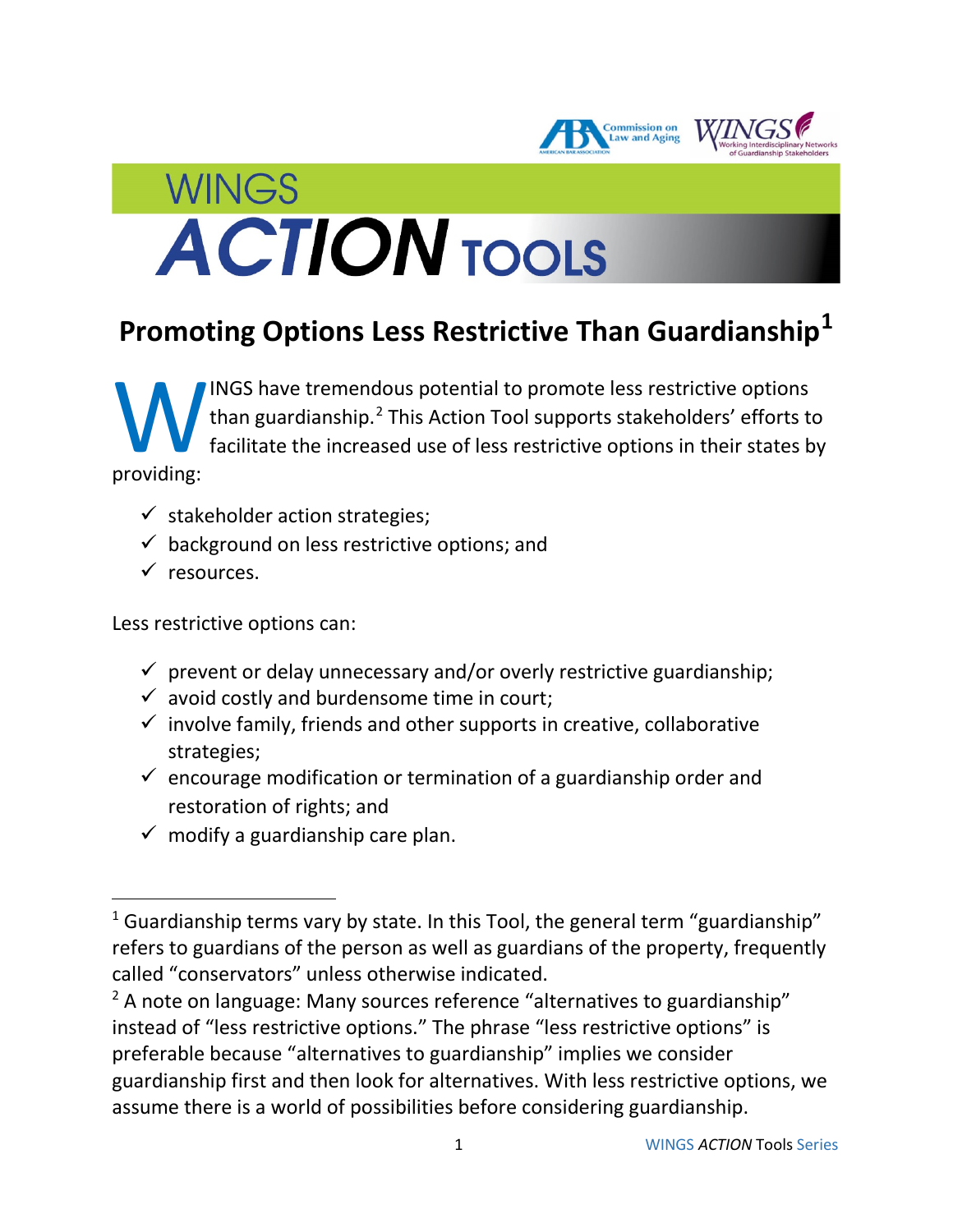When developing strategies to promote less restrictive options, strive to balance the dual goals of self-determination *and* protection from exploitation:

- $\checkmark$  Less restrictive options, which often delegate decision-making authority to another party, can provide the appointed decision-maker with an opportunity for exploitation.
- $\checkmark$  There are situations when a guardianship is needed to address the issues that brought the case to the court's attention.

## **WINGS Stakeholder Action Strategies**

WINGS can be a force behind increasing the use of less restrictive options! Consider adapting the following strategies to work in your state. Whatever path your WINGS chooses, be sure to build evaluation outcome measures.

- **Design and Disseminate Public Education:** 
	- o Distribute the Consumer Financial Protection Bureau's guides for [Managing Someone Else's Money](https://www.consumerfinance.gov/consumer-tools/managing-someone-elses-money/)**.** These are four free guides for lay people who are serving as an agent under a power of attorney, representative payee or fiduciary, trustee, or guardian of property. You can use the national guides or adapt the contents to the specific laws and regulations in your state. CFPB has created state-specific guides in six states, and other states have adapted the guides using a CFPB template. Links to state-specific adaptations and the adaptation template are provided on the same page as the national guides.
	- o Oregon WINGS has developed a state guide on options for decisionmaking. Entities in Massachusetts, Missouri, Florida, North Carolina, and other states have created similar state-specific guides. See the State Resources section below for examples.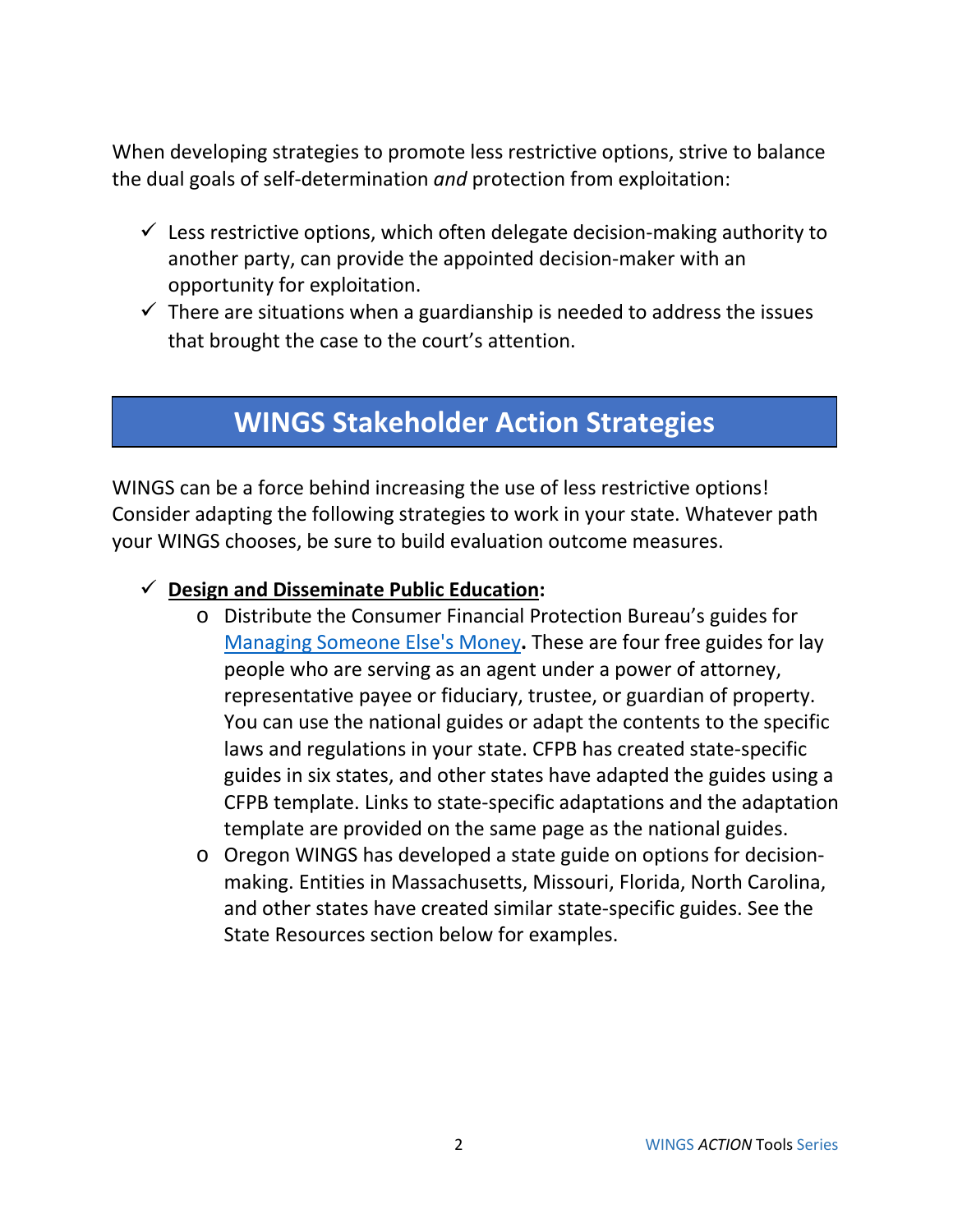#### **Develop and Promote Education for Judges and Lawyers:**

- o Topics for a judicial program could include: (1) constitutional roots of the less restrictive options principle; (2) state statutory language requiring examination of options; (3) benefit to judicial economy of weeding out unnecessary guardianship cases; and (4) relevant press stories featuring unnecessary or overbroad appointments.
- o See the Social Security Administration's [guide on representative](https://www.ssa.gov/payee/rp_training2.html)  [payees for judges](https://www.ssa.gov/payee/rp_training2.html) for an example of judicial education materials.
- o Develop state-specific continuing legal education programs for attorneys on less restrictive options and supported decision-making.
- o Disseminate the ABA's [PRACTICAL Tool for Lawyers: Steps in](https://www.americanbar.org/groups/law_aging/resources/guardianship_law_practice/practical_tool.html)  [Supporting Decision-Making](https://www.americanbar.org/groups/law_aging/resources/guardianship_law_practice/practical_tool.html) through educational programs and other means. Tailor information as appropriate for your state.

#### **Bring Together WINGS Stakeholders to Discuss Less Restrictive Options**

- o Invite stakeholders and outside speakers to share their experiences at WINGS meetings, including:
	- $\blacksquare$  Individuals who use representative payees, powers of attorney, supported decision-making, or other less restrictive options.
	- **Professionals such as attorneys who draft powers of attorney, your** state's Social Security Administration WINGS liaison, and hospital social workers who assist patients with completing healthcare decision-making forms.

### **Study State Statutes and Court Decisions for Instruction on Implementing Less Restrictive Options Before and After Appointment of a Guardian:**

- o Review the [Uniform Guardianship, Conservatorship and Other](http://www.uniformlaws.org/Act.aspx?title=Guardianship,%20Conservatorship,%20and%20Other%20Protective%20Arrangements%20Act)  [Protective Arrangements Act,](http://www.uniformlaws.org/Act.aspx?title=Guardianship,%20Conservatorship,%20and%20Other%20Protective%20Arrangements%20Act) a cutting edge model law that requires review of less restrictive options prior to appointment of a guardian. See Sec. 301(a)(1)(B). The model law also prohibits the appointment of a plenary guardianship if a less restrictive alternative would meet the needs of the respondent. Sec. 301(b).
- o Examine local court practices for reviewing guardianships. See the Commission on Law and Aging's [2013 review of state laws on](https://www.americanbar.org/content/dam/aba/administrative/law_aging/2013_CassidyRestorationofRightsChart7-13.authcheckdam.pdf)  [restoration.](https://www.americanbar.org/content/dam/aba/administrative/law_aging/2013_CassidyRestorationofRightsChart7-13.authcheckdam.pdf)
- o Study examples of judges refusing to appoint a guardian, or terminating a guardian, because a less restrictive option is available.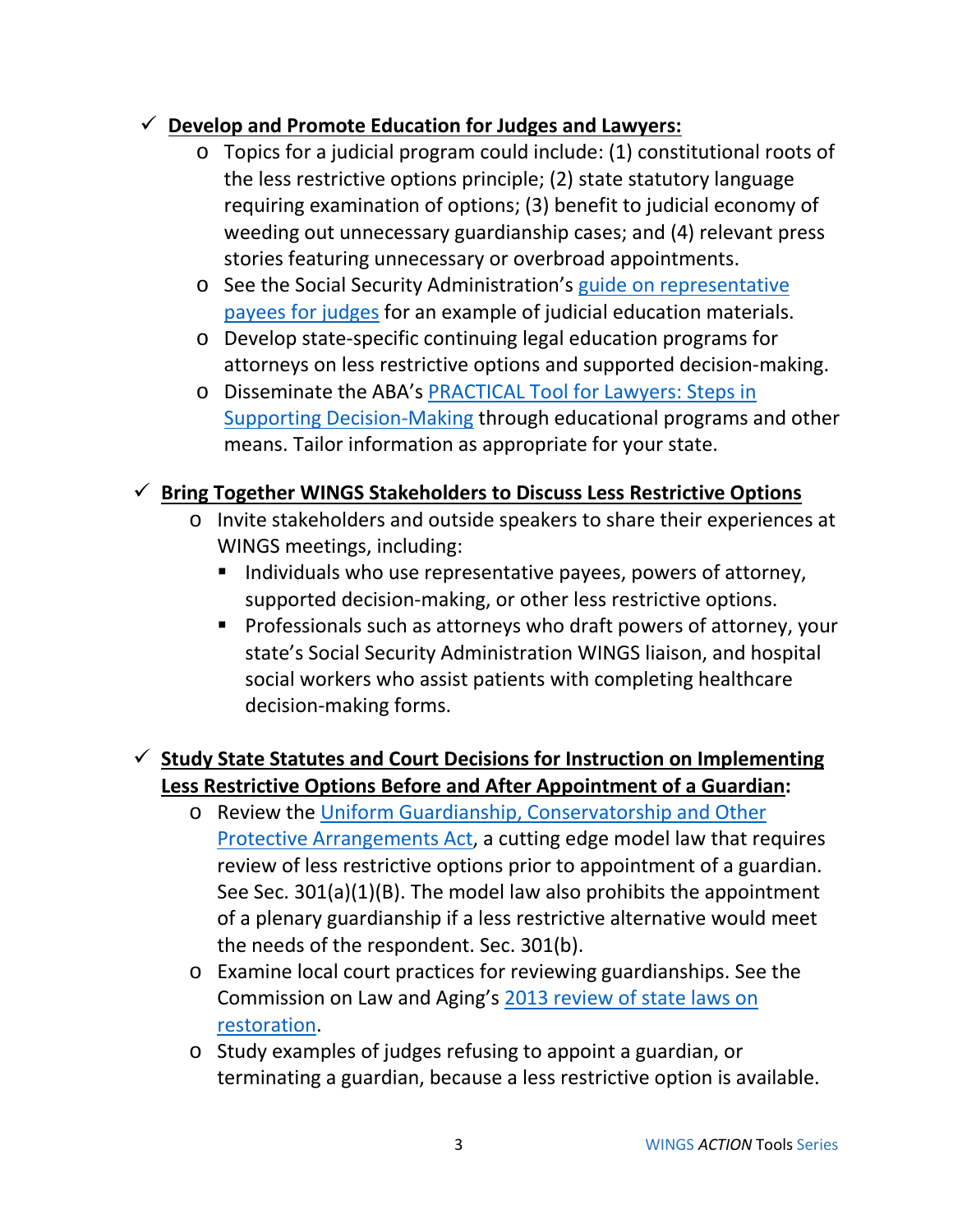- [In re Orshansky](http://caselaw.findlaw.com/dc-court-of-appeals/1043231.html) The District of Columbia Court of Appeals held guardianship was not necessary when an elderly woman with dementia had already appointed a family member as her healthcare proxy.
- [In re Dameris](http://caselaw.findlaw.com/ny-surrogates-court/1619828.html) a New York court determined a guardianship was no longer necessary because in the three years following the appointment of a guardian, sufficient decision-making supports were developed and implemented.
- **[Ryan King](http://bbi.syr.edu/news_events/news/2016/12/Freedom-Ryan-King.html) The District of Columbia trial court terminated Ryan** King's guardianship after Ryan King and his parents/guardians presented evidence that a guardianship was no longer necessary.

### **Change Court Practices**

- o Revise court forms to require consideration of less restrictive options:
	- For example, Rhode Island's Probate Court Petition for [Guardianship or Limited Guardianship.](http://sos.ri.gov/assets/downloads/documents/PC2.3-petition-for-limited-guardianship-or-guardianship.pdf) In states where different counties use different forms, WINGS may want to discuss the merits of encouraging uniformity or enhancing comparability.
- o Design a screening program to identify guardianship cases that could be resolved with less restrictive options. [National Probate Court](https://ncsc.contentdm.oclc.org/digital/collection/spcts/id/240)  [Standards](https://ncsc.contentdm.oclc.org/digital/collection/spcts/id/240) (NCPS 3.3.2, commentary) urge Probate Courts to consider establishing a screening procedure.
	- For example, Oregon's Public Guardian and Conservator Program has piloted [High Risk Evaluation Teams](https://olis.leg.state.or.us/liz/2017R1/Downloads/CommitteeMeetingDocument/112587) to evaluate complex cases of vulnerable and dependent adults currently facing a serious and imminent risk to their health and safety. The team's priority is to identify and implement less restrictive options to guardianship.

## **Key Background**

#### **Law and Standards on Less Restrictive Options**

• The Uniform Law Commission's new model law, the Uniform Guardianship, [Conservatorship and Other Protective Arrangements Act,](http://www.uniformlaws.org/Act.aspx?title=Guardianship,%20Conservatorship,%20and%20Other%20Protective%20Arrangements%20Act) Sec. 301(a)(1)(B), requires a court to review whether any less restrictive options are available prior to appointing a guardian.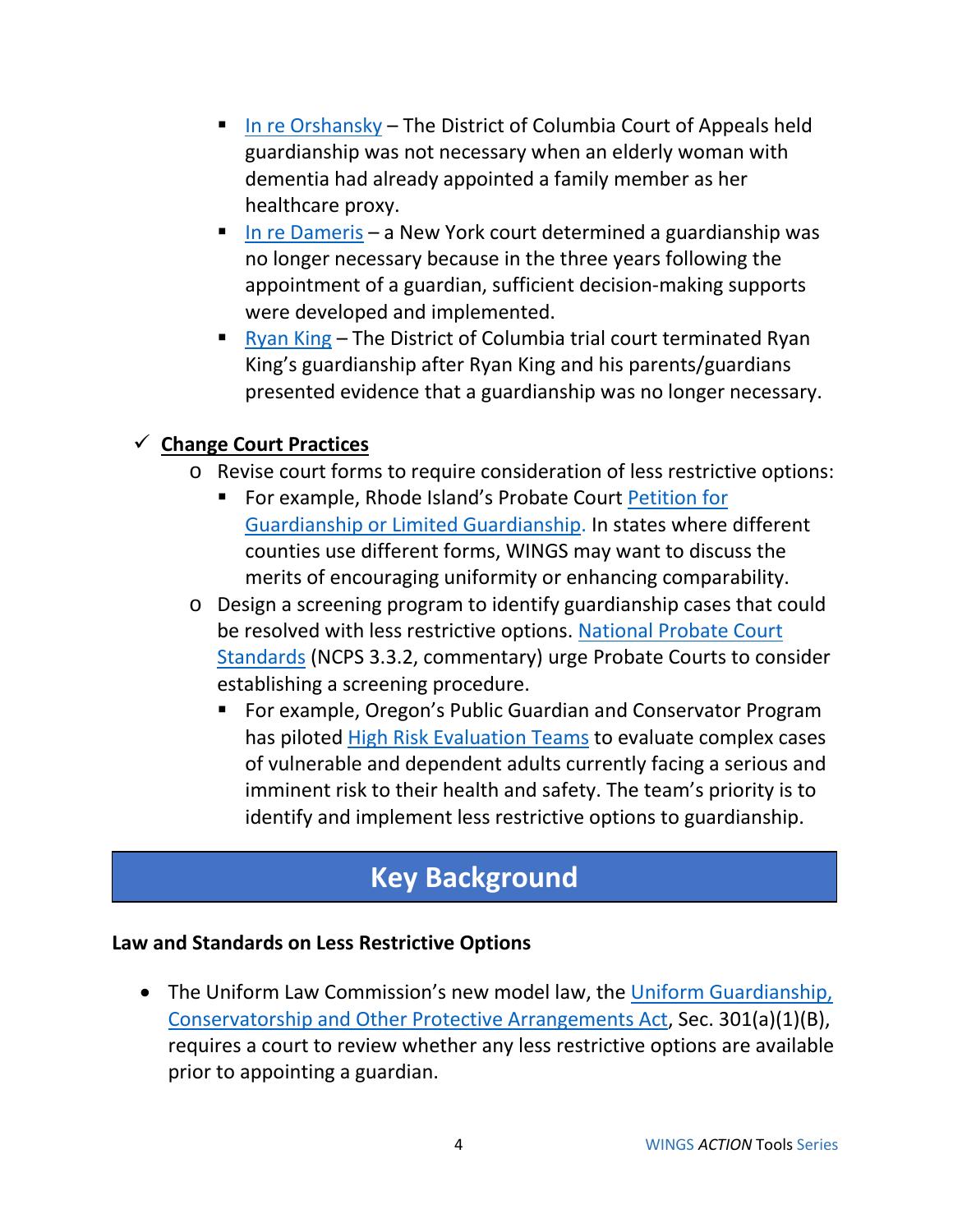- The [National Guardianship Association](https://www.guardianship.org/what-is-guardianship/) (NGA) states that a guardian should only be appointed if alternatives "have proven ineffective or are unavailable." NGA standard #21 requires a guardian to seek termination or limitation of a guardianship if there is a "less restrictive alternative."
- [National Probate Court Standard 3.3.2:](https://ncsc.contentdm.oclc.org/digital/collection/spcts/id/240) Probate courts should encourage the appropriate use of less intrusive alternatives to formal guardianship and conservatorship proceedings.
- Many state guardianship statutes contain language about less restrictive options or alternatives. Consult the ABA's [chart](https://www.americanbar.org/content/dam/aba/administrative/law_aging/chartconduct.authcheckdam.pdf) to identify whether that language exists in your state's statute.

## **Less Restrictive Options: Surrogate Decision-Making, Protective Arrangements, Other Interventions, and Supported Decision-Making**

Finding the right option or combination of options is not easy. Less restrictive options require resources and often the active participation of others. Choosing one of the following options over guardianship may mean an increased risk of harm – each could result in abuse, neglect, or exploitation. Finally, these options are not one size fits all; what is restrictive for one person may be empowering for another.

WINGS are up to the challenge! A collaborative group of diverse stakeholders, with a wide array of expertise and experience, is in a unique position to promote the use of less restrictive options.

#### **Surrogate Decision-Making**

There are two main categories of surrogate decision-making: healthcare and financial. Most of the legal documents and laws discussed below give decisionmaking authority to another person. A few, however, offer guidance about the decisions a person would make if able to do so; these legal documents may help minimize disputes among family members or between family and professionals that sometimes lead to guardianship.

#### • **Healthcare Decision-Making**

o Advance directive – a legal document that provides direction on healthcare decisions if the individual cannot communicate. An advance directive may include a living will that outlines the individual's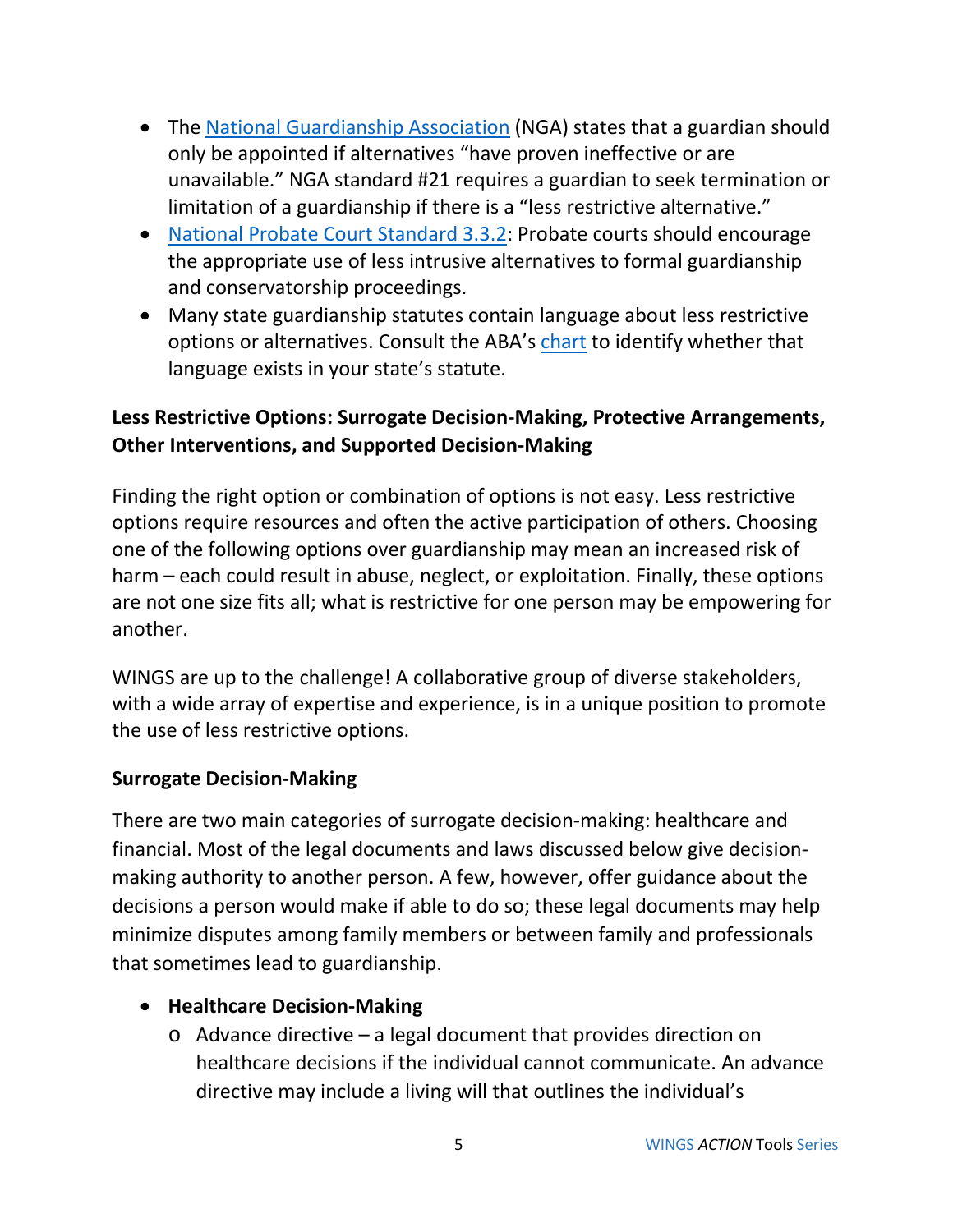preferences for end-of-life decisions, and/or assigns a proxy decisionmaker in a power of attorney for healthcare decisions (see below).

- o Power of Attorney for Healthcare Decisions. See the ABA Commission on Law and Aging's [comprehensive chart of state statutes.](https://www.americanbar.org/content/dam/aba/administrative/law_aging/state-health-care-power-of-attorney-statutes.authcheckdam.pdf)
- o Substitute Healthcare Decision Making (Family Consent Laws) Most [state laws](https://www.americanbar.org/content/dam/aba/administrative/law_aging/2014_default_surrogate_consent_statutes.authcheckdam.pdf) list, in order of preference, who can make a healthcare decision on behalf of someone who does not have a healthcare power of attorney and is not able to make decisions for him or herself.
- o [Physician Orders for Life Sustaining Treatment](http://polst.org/) (POLST) Individuals who are likely to have a medical crisis within a year and want to state their end of life treatment wishes may want to discuss POLST with a medical professional. Patients, health care professionals, and loved ones can come together to discuss the patient's wishes, as articulated by the patient, and create a plan for end of life treatment which is clearly stated in a physician's order.

#### • **Financial Decision Making:**

- o Power of Attorney/Durable Power of Attorney this document assigns financial decision-making to another.
- o [Social Security Representative Payee](https://www.ssa.gov/payee/) receives and manages Social Security Disability **or** Supplemental Security Income benefits on behalf of a beneficiary who Social Security finds cannot manage the benefits.
	- Every WINGS has a liaison at the Social Security Administration to contact about representative payee issues.
	- For an excellent series of materials about the representative payee programs, see [Justice in Aging's Representative Payee Toolkit.](http://www.justiceinaging.org/our-work/economic-security/rep-payee-program/)
- o [Veteran's Administration Fiduciary Program](https://benefits.va.gov/fiduciary/) The VA's representative payee program for veterans and other beneficiaries receiving VA benefits payments.
- o Trusts allows a third party, or [trustee,](javascript:void(0);) to hold assets on behalf of a beneficiary.
- o Joint Ownership An arrangement in which two or more persons coown a property such as an account.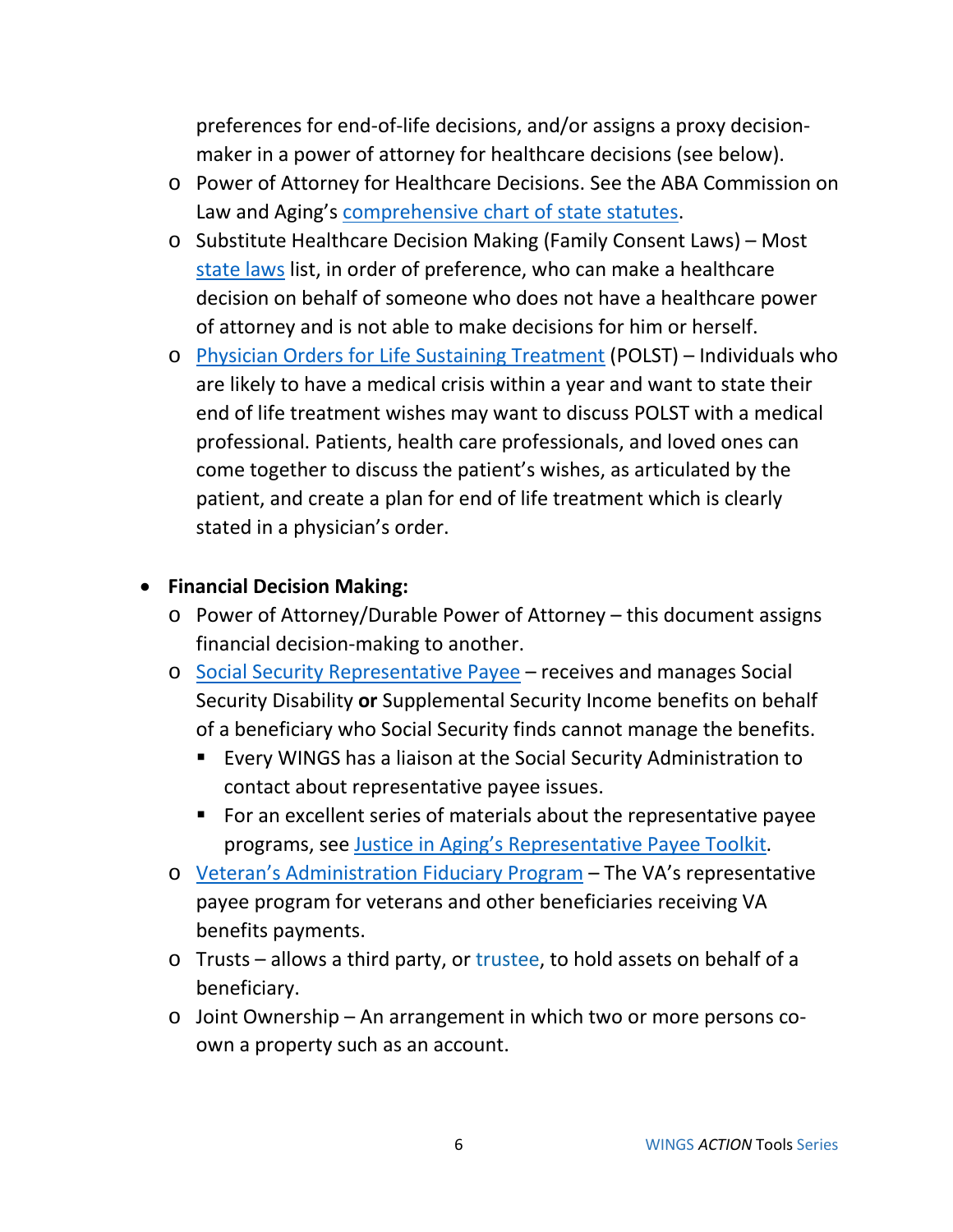#### **Protective Arrangements**

If surrogate decision-making options are not feasible, protective arrangements that require court involvement but are less restrictive than guardianship may suffice. The new model law from the Uniform Law Commission, the [Uniform](http://www.uniformlaws.org/Act.aspx?title=Guardianship,%20Conservatorship,%20and%20Other%20Protective%20Arrangements%20Act)  [Guardianship, Conservatorship and Other](http://www.uniformlaws.org/Act.aspx?title=Guardianship,%20Conservatorship,%20and%20Other%20Protective%20Arrangements%20Act) Protective Arrangements Act, Art. V, includes "protective arrangements" as a less restriction option to guardianship. A court may order a protective arrangement – also known as a single court transaction – to authorize or direct a transaction necessary to meet the individual's need for health, safety, or care, without the appointment of a guardian. Examples include a specific medical treatment, a move to a new location, a specific financial transaction, or permitting or denying visitation from a specific person.

### **Supported Decision-Making**

Supported decision-making is more than a less restrictive option. It is a legal and social concept in which an individual remains at the center of the decision-making process, consulting with a network of "supporters." Supported decision-making can infuse surrogate decision-making techniques. For example, a power of attorney for healthcare decisions could include a [supported decision-making](http://www.supporteddecisionmaking.org/legal-resource/dc-durable-power-attorney-health-care-special-provisions-supported-decision-making) [provision.](http://www.supporteddecisionmaking.org/legal-resource/dc-durable-power-attorney-health-care-special-provisions-supported-decision-making) WINGS may face a lack of awareness when advancing supported decision-making. Academic research, legal reviews, and most importantly, tangible examples will be key to gaining support and understanding. See the following resources:

- [National Resource Center for Supported Decision-Making,](http://www.supporteddecisionmaking.org/) funded by the Administration of Community Living.
- [Article 12 of the U.N. Convention on the Rights of Persons with Disabilities](https://www.un.org/development/desa/disabilities/convention-on-the-rights-of-persons-with-disabilities/article-12-equal-recognition-before-the-law.html) formalized a supported decision-making paradigm.
- [The Supported Decision-Making Pilot Project.](http://supporteddecisions.org/)

Supported decision-making also means providing the necessary support for a person to continue to make their own decisions. Some of these services are described in what [National Probate Court Standard #3.3.2](https://ncsc.contentdm.oclc.org/digital/collection/spcts/id/240) defines as "intervention techniques," including as adult protective services, money management services, respite support services, counseling, and mediation.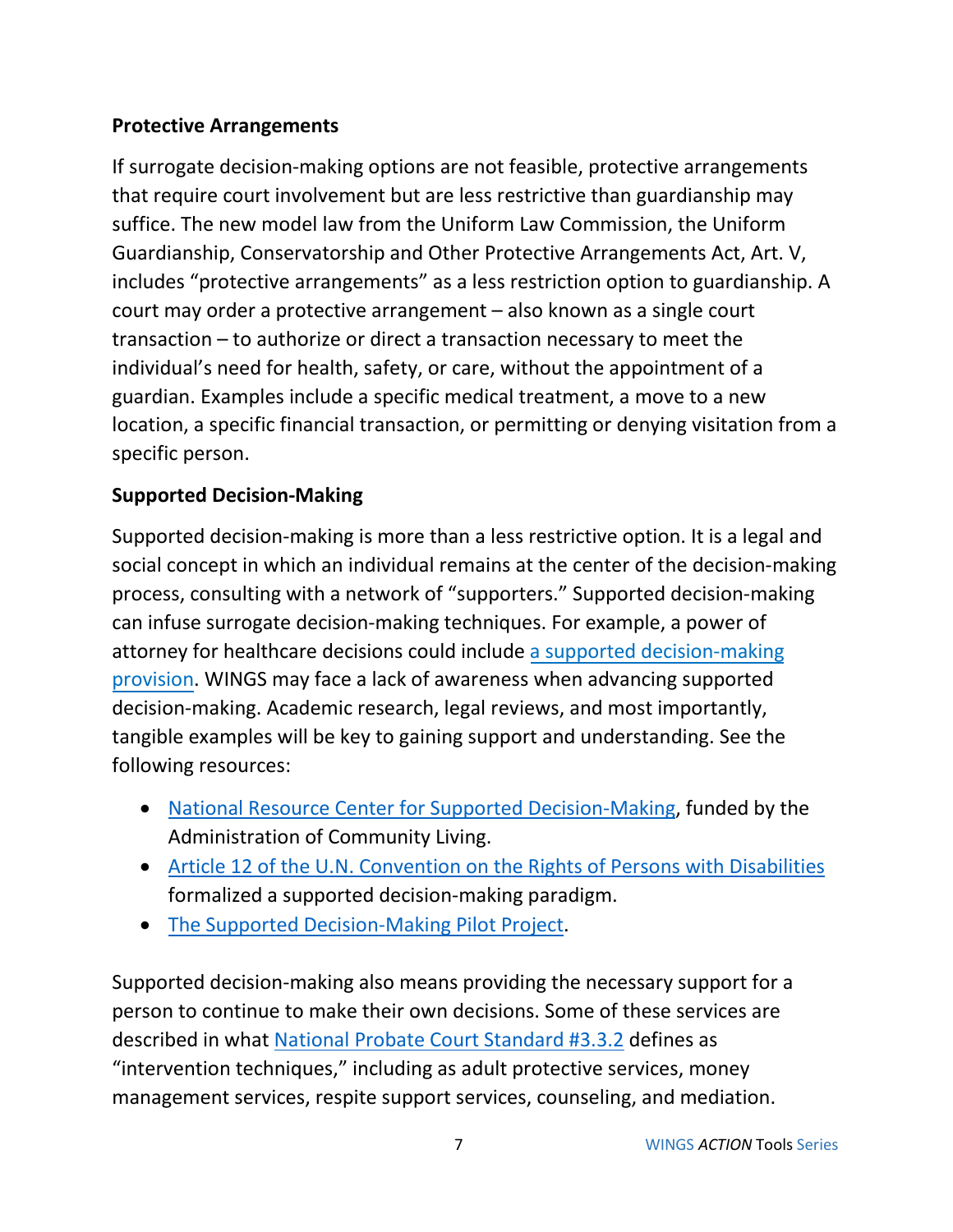## **Resources**

 $\triangleright$  American Bar Association Commission on Law and Aging, Commission on Disability Rights, Section on Civil Rights and Social Justice, Section on Real Property, Trust and Estate Law, PRACTICAL Tool for Lawyers: Steps in Supporting Decision-Making (2016).

[https://www.americanbar.org/groups/law\\_aging/resources/guardianship\\_l](https://www.americanbar.org/groups/law_aging/resources/guardianship_law_practice/practical_tool.html) aw practice/practical tool.html

- $\triangleright$  American Bar Association Commission on Law and Aging, state statutory guardianship charts:
	- o "Conduct and Findings of Guardianship Proceedings" (2016). [https://www.americanbar.org/content/dam/aba/administrative/law](https://www.americanbar.org/content/dam/aba/administrative/law_aging/chartconduct.authcheckdam.pdf) aging/chartconduct.authcheckdam.pdf
	- o With Eleanor Crosby Lanier, "Limited Guardianship of the Person and Property" (2016).

[https://www.americanbar.org/content/dam/aba/administrative/law](https://www.americanbar.org/content/dam/aba/administrative/law_aging/chartlimitedguardianshipofthepresonandproperty.authcheckdam.pdf) aging/chartlimitedguardianshipofthepresonandproperty.authcheck [dam.pdf](https://www.americanbar.org/content/dam/aba/administrative/law_aging/chartlimitedguardianshipofthepresonandproperty.authcheckdam.pdf)

- o "Selected Issues in Power of Attorney Law" (2016). [https://www.americanbar.org/content/dam/aba/administrative/law](https://www.americanbar.org/content/dam/aba/administrative/law_aging/chartpoa.authcheckdam.pdf) [\\_aging/chartpoa.authcheckdam.pdf](https://www.americanbar.org/content/dam/aba/administrative/law_aging/chartpoa.authcheckdam.pdf)
- o With Jenica Cassidy, "Restoration in Adult Guardianship (Statutes)" (2013).

[https://www.americanbar.org/content/dam/aba/administrative/law](https://www.americanbar.org/content/dam/aba/administrative/law_aging/2013_CassidyRestorationofRightsChart7-13.authcheckdam.pdf) [\\_aging/2013\\_CassidyRestorationofRightsChart7-](https://www.americanbar.org/content/dam/aba/administrative/law_aging/2013_CassidyRestorationofRightsChart7-13.authcheckdam.pdf) [13.authcheckdam.pdf](https://www.americanbar.org/content/dam/aba/administrative/law_aging/2013_CassidyRestorationofRightsChart7-13.authcheckdam.pdf)

- $\triangleright$  National Resource Center for Supported Decision-Making. [http://www.supporteddecisionmaking.org](http://www.supporteddecisionmaking.org/)
- Uniform Law Commission, *Uniform Guardianship, Conservatorship and Other Protective Arrangements Act* (2017). [http://www.uniformlaws.org/Act.aspx?title=Guardianship,%20Conservator](http://www.uniformlaws.org/Act.aspx?title=Guardianship,%20Conservatorship,%20and%20Other%20Protective%20Arrangements%20Act) [ship,%20and%20Other%20Protective%20Arrangements%20Act](http://www.uniformlaws.org/Act.aspx?title=Guardianship,%20Conservatorship,%20and%20Other%20Protective%20Arrangements%20Act)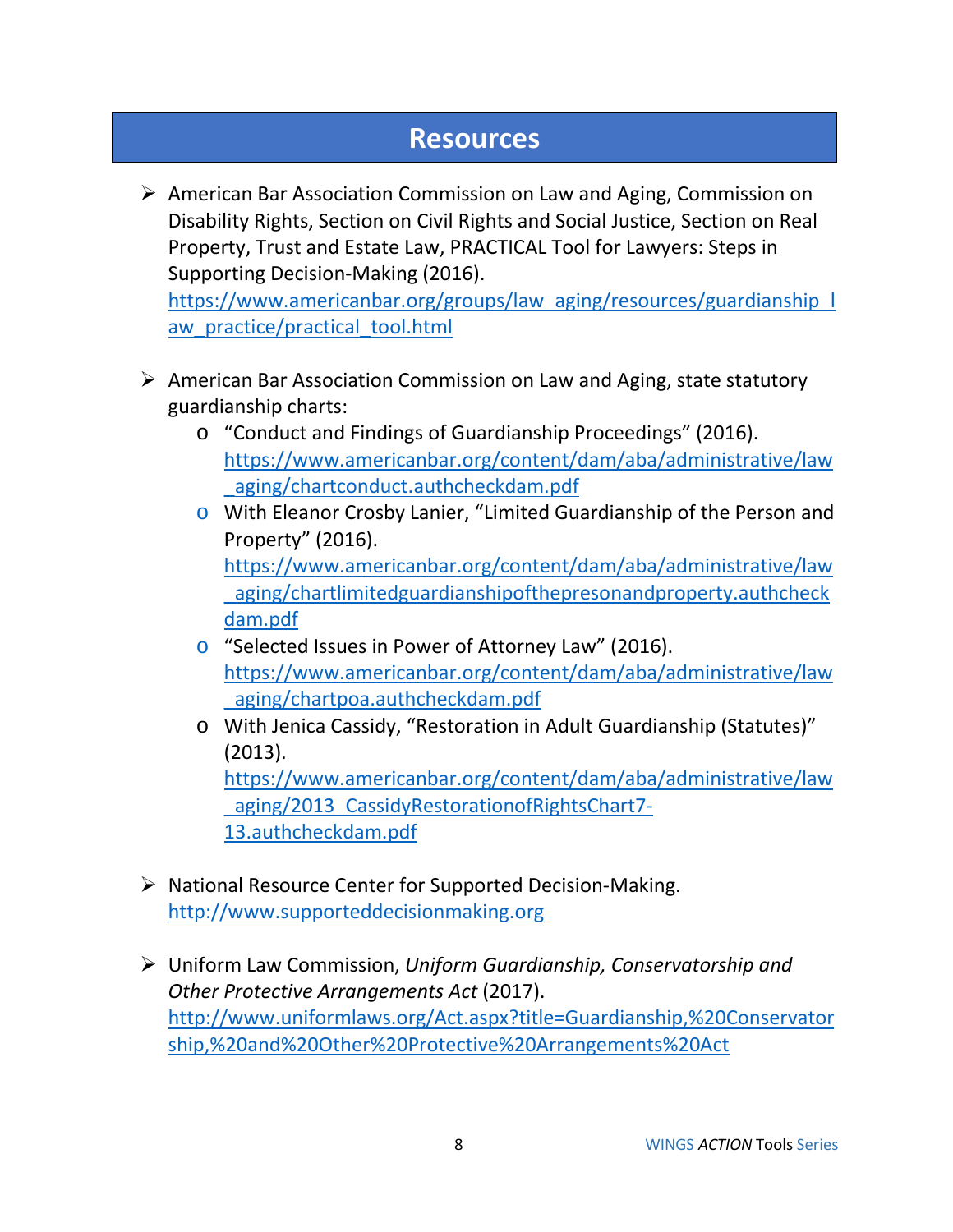- U.S. Consumer Financial Protection Bureau, *Managing Someone Else's Money*, Guides on Power of Attorney, Court Appointed Guardians, Trustees, and Government Fiduciaries. [https://www.consumerfinance.gov/consumer-tools/managing-someone](https://www.consumerfinance.gov/consumer-tools/managing-someone-elses-money/)[elses-money/](https://www.consumerfinance.gov/consumer-tools/managing-someone-elses-money/)
- American Bar Association Commission on Law and Aging, "Giving Someone Else a Power of Attorney for Your Health Care" 2011. [https://www.americanbar.org/content/dam/aba/administrative/law\\_aging](https://www.americanbar.org/content/dam/aba/administrative/law_aging/2011_aging_hcdec_univhcpaform.authcheckdam.pdf) [/2011\\_aging\\_hcdec\\_univhcpaform.authcheckdam.pdf](https://www.americanbar.org/content/dam/aba/administrative/law_aging/2011_aging_hcdec_univhcpaform.authcheckdam.pdf)
- *Supported Decision-Making and Alternatives to Guardianship*, Statewide Parent Advocacy Network. [http://www.spanadvocacy.org/content/supported-decision-making-and](http://www.spanadvocacy.org/content/supported-decision-making-and-alternatives-guardianship)[alternatives-guardianship](http://www.spanadvocacy.org/content/supported-decision-making-and-alternatives-guardianship)
- The Arc, Position Paper, "Autonomy, Decision-Making Supports, and Guardianship." [http://www.thearc.org/who-we-are/position](http://www.thearc.org/who-we-are/position-statements/rights/Autonomy-Decision-Making-Supports-and-Guardianship)[statements/rights/Autonomy-Decision-Making-Supports-and-Guardianship](http://www.thearc.org/who-we-are/position-statements/rights/Autonomy-Decision-Making-Supports-and-Guardianship)
- $\triangleright$  Videos
	- o "Making Healthcare Choices: Perspectives of People with Disabilities." American Civil Liberties Union. <https://www.youtube.com/watch?v=QTyZrSC2I6U>
	- o "Supported Decision Making: Gabby's Story." Special Hope Foundation, [https://withfoundation.org/.](https://withfoundation.org/)
- $\triangleright$  State Specific Resources
	- o Oregon Department of Human Services and Oregon WINGS, *Options in Oregon to Help Another Person Make Decisions*. [http://www.leadingageoregon.org/assets/docs/Other](http://www.leadingageoregon.org/assets/docs/Other-resources/2014/guardianship%20and%20other%20options%20booklet.pdf)[resources/2014/guardianship%20and%20other%20options%20booklet.](http://www.leadingageoregon.org/assets/docs/Other-resources/2014/guardianship%20and%20other%20options%20booklet.pdf) [pdf](http://www.leadingageoregon.org/assets/docs/Other-resources/2014/guardianship%20and%20other%20options%20booklet.pdf)